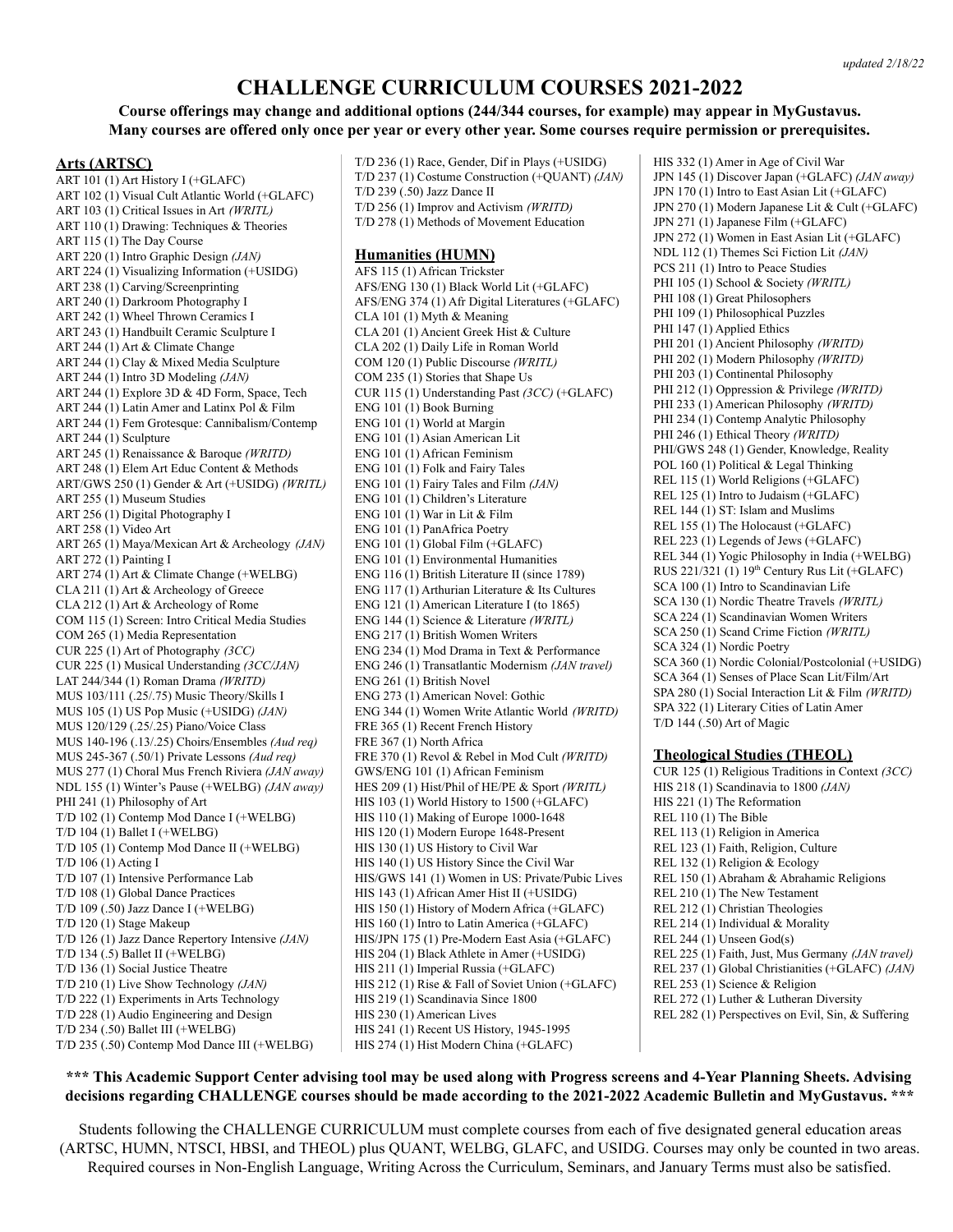# **CHALLENGE CURRICULUM COURSES 2021-2022**

# **Course offerings may change and additional options (244/344 courses, for example) may appear in MyGustavus.** Many courses are offered only once per year or every other year. Some courses require permission or prerequisites.

#### **Natural Science (NTSCI)**

*(most have laboratory corequisites)* BIO 202 (1) Evolution, Ecology & Behavior BIO 218 (1) Fund of Microbiology BIO 244 (1) Astrobotany: Plants & Space *(JAN)* BIO 378 (1) Plant Physiology *(WRITD)* CHE 102 (1) Chemistry in Context CHE 106 (1) Intro to Chemical Principles CHE 107 (1) Principles of Chemistry CUR 265 (1) Natural World *(3CC)* EDU 246 (1) Science for Elem. Educators I ENV/GEO 120 (1) Geochemistry of Environment GEG 105 (1) Environmental Geography GEG 125 (1) Causes of Global Climate Change GEO 111 (1) Our Planet: Intro to Earth Science HES 233 (1) Intro to Anatomy & Physiology HES 235 (1) Human Anatomy & Physiology II PHY 102 (1) Astronomy, Astrophysics & Cosmology PHY 104 (1) Physics of Sound and Music PHY 112 (1) Astronomy Southern Skies *(JAN away)*

## **Human Behavior and Social Institutions (HBSI)**

COM 245 (1) Media & Democracy CUR 215 (1) Individ & Community *(3CC)* (+USIDG) E/M 108 (1) Principles of Microeconomics E/M 352 (1) Ethics in Bus. & Soc. *(WRITL)* E/M 369 (1) Conflict Management (+WELBG) GEG 101 (1) Human Geography (+GLAFC) *(JAN)* GEG 215 (1) Political Geog: Power/Territories/States GEG 236 (1) Urban Geography GWS 187 (1) Race/Gender/Science (+USIDG) *(JAN)* IDS 177 (1) Death & Dying *(JAN)* MLC 265 (1) Expl Intercult Relat Film (+GLAFC) PCS 221 (1) Conflict & Resolution POL 110 (1) US Government & Politics POL 130 (1) International Relations POL 150 (1) Comparative Politics POL/REL 325 (1) Religion & Politics in America PSY 100 (1) General Psychology S/A 104 (1) Anthro Digital Worlds *(JAN)* S/A 111 (1) Cultural Anthropology (+GLAFC) S/A 112 (1) Intro to Sociology S/A 113 (1) Social Problems S/A 260 (1) Race & Ethnicity (+USIDG)

#### **Quantitative Reasoning (QUANT)**

HES 220 (1) Research/Stats in Exer Phys *(WRITD)* MCS 114 (1) Intro Statistical Literacy *(JAN)* MCS 115 (1) Nature of Math MCS 119 (1) Calc w/Precalc Review *(cont MCS 118)* MCS 121 (1) Calculus I MCS 122 (1) Calculus II MCS 140 (1) Elementary Statistics MCS 142 (1) Intro to Statistics MCS 150 (1) Discrete Mathematics MCS 177 (1) Intro to Computer Science I MCS 221 (1) Linear Algebra

MCS 240 (1) Statistical Comp & Visual *(JAN)* MCS 375 (1) Algorithms: Analysis & Design PHI 136 (1) Formal Logic PSY 225 (1) Stats & Research Meth II *(WRITD)* T/D 237 (1) Costume Construction (+ARTSC) *(JAN)*

#### **Wellbeing (WELBG)**

ART 274 (1) Art & Climate Change (+ARTSC) BIO 228 (1) A Simple Life (+CHALS) COM 117 (1) Interpersonal Communication E/M 105 (.50) Personal Finance E/M 369 (1) Conflict Management (+HBSI) FRE 375 (1) Paris for Misfits HES 101 (1) Foundations of Wellbeing HES 109 (1) Aquatics: Wellness in the Water HES 115 (.50) Beginning Running *(JAN)* HES 117 (1) Pilates Based Body Foundations HES 125 (1) Yoga for Life HES 210 (1) Wellness for Global Comm *(JAN)* HES 211 (1) Health Literacy HES 219 (1) Exercise Leadership HES 221 (.50) Adolescent Health HES 222 (.50) Applied Human Nutrition HES 232 (1) Elem Phys Educ Content & Methods HES 397 (.50) Sem in Health/Phys Edu *(WRITD)* MUS 145 (.50) Quiet Mind Performance IDS 144 (1) Risk Perception *(JAN)* NDL 102 (.50) Career Readiness NDL 105 (1) Design Your Future *(JAN)* NDL 108 (1) Bouncing Forward: Resiliency Skills NDL 120 (.50) Resiliency Rebound NDL 155 (1) Winter's Pause (+ARTSC) *(JAN away)* REL 344 (1) Yogic Philosophy in India (+HUMN) T/D 102 (1) Contemp Mod Dance I (+ARTSC) T/D 104 (1) Ballet I (+ARTSC) T/D 105 (1) Contemp Mod Dance II (+ARTSC) T/D 109 (.50) Jazz Dance I (+ARTSC) T/D 134 (.5) Ballet II (+ARTSC) T/D 234 (.50) Ballet III (+ARTSC) T/D 235 (.50) Contemp Mod Dance III (+ARTSC) T/D 305 (1) Scientific & Somatic Found Movement T/D 375 (.50) Contemp Mod Dance IV

### **Global Affairs and Cultures (GLAFC)**

AFS/ENG 130 (1) Black World Lit (+HUMN) AFS 190 (1) Intro to Africa AFS/ENG 374 (1) Afr Digital Literatures (+HUMN) ART 101 (1) Art History I (+ARTSC) ART 102 (1) Visual Cult Atlantic World (+ARTSC) BIO 150 (1) Climate Change/Conservation Bolivia COM 249 (1) Cambodia & Vietnam *(JAN away)* COM 257 (1) Intercultural Communication CUR 115 (1) Understanding Past *(3CC)* (+HUMN) E/M 351 (1) Global Business Environment ENG 101 (1) Global Film (+HUMN) FRE 201 (1) Intermed French I FRE 202 (1) Intermed French II FRE 251 (1) Art of Read, Writ & Speak I *(WRITL)*

FRE 252 (1) Art of Read, Write & Speak II FRE 254 (1) Caribbean Cultures *(JAN away)* FRE 364 (1) Francophone African/Carib *(WRITD)* GEG 101 (1) Human Geography (+HBSI) *(JAN)* GEG 102 (1) World Geography GEG 238 (1) Global Migration GRE 202/302 (1) Real Greeks GWS 236 (1) Gender, Sexuality & The Holocaust HIS 103 (1) World History to 1500 (+HUMN) HIS 105 (1) World History Since 1500 HIS 150 (1) History of Modern Africa (+HUMN) HIS 160 (1) Intro to Latin America (+HUMN) HIS/JPN 175 (1) Pre-Modern East Asia (+HUMN) HIS 211 (1) Imperial Russia (+HUMN) HIS 212 (1) Rise & Fall of Soviet Union (+HUMN) HIS 274 (1) Hist Modern China (+HUMN) JPN 116 (1) Analyzing Japan *(JAN)* JPN 145 (1) Discover Japan (+HUMN) *(JAN away)* JPN 170 (1) Intro to East Asian Lit (+HUMN) JPN 270 (1) Modern Japanese Lit & Cult (+HUMN) JPN 271 (1) Japanese Film (+HUMN) JPN 272 (1) Women in East Asian Lit (+HUMN) LAT 201 (1) Augustus, Poets & Empire LAT 202 (1) Ovid: Myth & Power LAT 303 (1) Women, Power & Persecution LAT 304 (1) Vergil/Epic Tradition MLC 265 (1) Expl Intercult Relat Film (+HBSI) MUS 102 (1) Music of World Cultures NDL 350 (1) One Voice Madagascar *(JAN away)* PCS 299 (1) Conflict: Greece/Rome/Now (+CHALS) POL 235 (1) Int'l Comm & Diplomacy/Model UN POL 250 (1) Politics of Developing Nations REL 115 (1) World Religions (+HUMN) REL 125 (1) Intro to Judaism (+HUMN) REL 155 (1) The Holocaust (+HUMN) REL 223 (1) Legends of Jews (+HUMN) REL 237 (1) Global Christianities (+THEOL) REL 235 (1) Zen & Japanese Culture REL 355 (1) Buddhist Philosophy *(WRITD)* RUS 221/321 (1) 19th Century Rus Lit (+HUMN) S/A 111 (1) Cultural Anthropology (+HBSI) S/A 200 (1) Tibetans in Diaspora (+CHALS) *(JAN)* S/A 243 (1) Globalization SPA 103 (1) Exploring Hispanic World III SPA 225 (1) Placing Valencia *(JAN away)* SPA 320 (1) Latin Amer Culture SPA 321 (1) Faces of Spain

### **U.S. Identities and Differences (USIDG)**

ART 224 (1) Visualizing Information (+ARTSC) ART/GWS 250 (1) Gender & Art (+ARTSC) *(WRITL)* COM 244 (1) Race & Ethnicity in Media CUR 215 (1) Individ & Community *(3CC)* (+HBSI) E/M 275 (1) Economics & Inequality *(JAN)* ENG 101 (1) US Latinx Identities ENG/GWS 124 (1) American Women Writers ENG 126 (1) Intro to US Ethnic Literatures ENG/AFS 142 (1) African Amer Film ENG 226 (1) Topics in US Indigenous Literatures

# \*\*\* This Academic Support Center advising tool may be used along with Progress screens and 4-Year Planning Sheets. Advising decisions regarding CHALLENGE courses should be made according to the 2021-2022 Academic Bulletin and MyGustavus. \*\*\*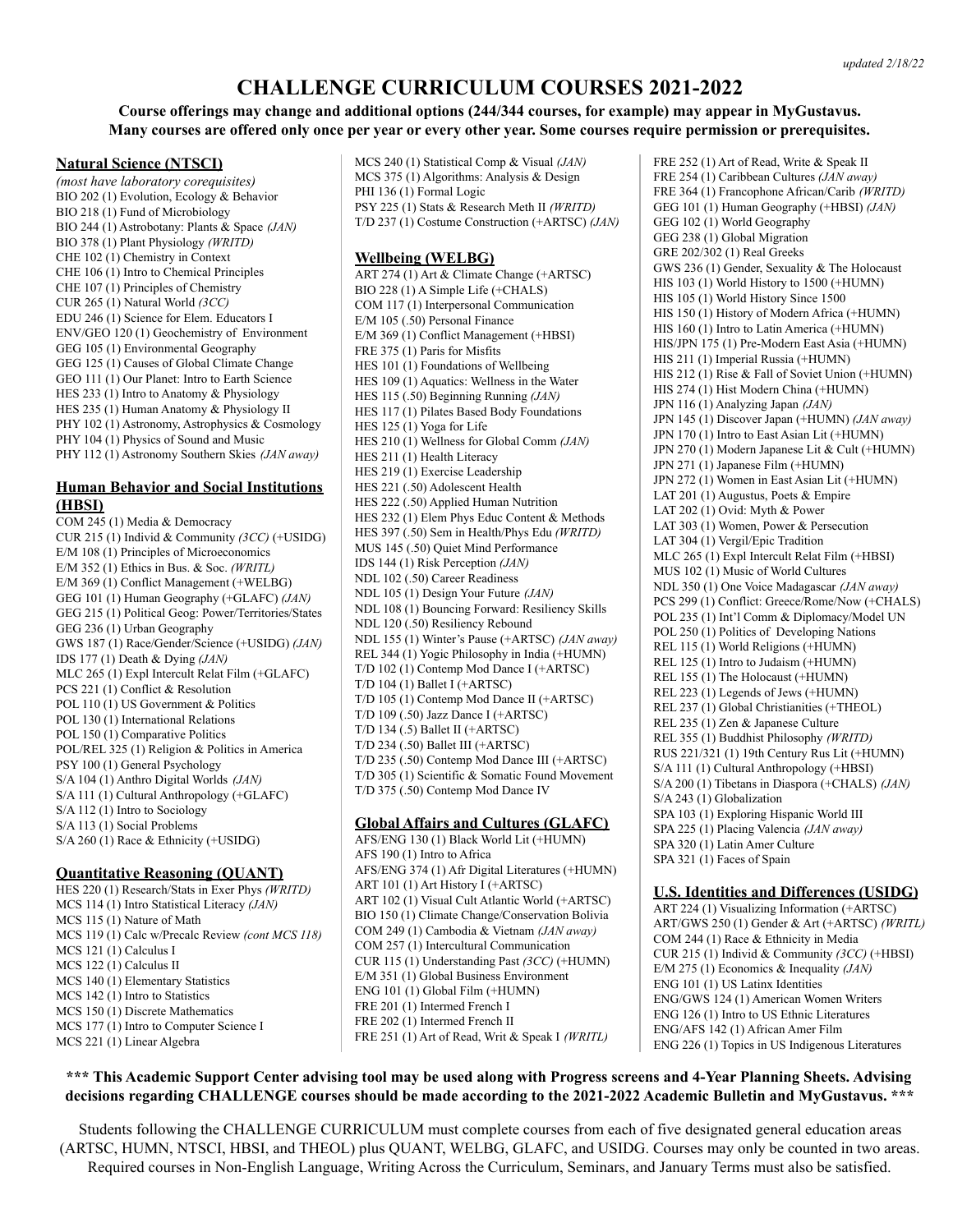#### *updated 2/18/22*

# **CHALLENGE CURRICULUM COURSES 2021-2022**

# **Course offerings may change and additional options (244/344 courses, for example) may appear in MyGustavus.** Many courses are offered only once per year or every other year. Some courses require permission or prerequisites.

ENG 344 (1) Walt Whit/Poetic Descend *(WRITD)\** GEG 225 (1) Race & Space in US *(WRITL)* GEG 309 (1) Geog of Peace & Violence *(WRITL)* GWS 118 (1) Controversies in Feminism GWS 187 (1) Race/Gender/Science (+HBSI) *(JAN)* HIS 142 (1) African Amer Hist I HIS 143 (1) African Amer Hist II (+HUMN) HIS 204 (1) Black Athlete in Amer (+HUMN) HIS/GWS 232 (1) Black History Matters HIS 240 (1) US and WWII IDS 210 (1) Adolescence: Challenge/Opportunities LAS/MLC 277 (1) Latinx Film *(JAN)* MUS 105 (1) US Pop Music (+ARTSC) *(JAN)* NDL 150 (1) Hawai'i, Beyond Tourism *(JAN away)* NUR 205 (1) Alaska Native/Native Amer Wellbeing PHI 144 (1) Philosophy and Battle Rap *(JAN)* POL 275 (1) Race & Racism in US POL/GWS 285 (1) Sex, Power, & Politics *(WRITL)* POL 344 (1) Child Welfare Policy PSY 210 (1) Prob/Chall Adolescence *(JAN)* PSY 211 (1) Confronting Bad Science *(JAN)* REL 393 (1) Sex, Race, Money, God *(WRITD)* SCA 360 (1) Nordic Colonial/Postcolonial (+HUMN) S/A 260 (1) Race & Ethnicity (+HBSI) SPA 200 (1) Crossing Borders T/D 236 (1) Race, Gender, Dif in Plays (+ARTSC)

# **Challenge Seminars (CHALS)**

BIO 228 (1) A Simple Life (+WELBG) BIO/IDS 244 (1) Plan Nobel '59 Insects *(Spring '22)* EDU 220 (1) Climate & Environ Educ *(JAN)* ENG 229 (1) Native Representations *(WRITL)* HIS 251 (1) Memorizing Mau Mau IDS 244 (1) Media/Covering Racial Justice *(WRITL)* IDS 299 (1) Terraformer's Dilemma LAS/PCS (1) Peacebuilding Columbia *(JAN away)* MLC 255 (1) Research Spanish-Speaking World PCS 299 (1) Conflict: Greece/Rome/Now (+GLAFC) S/A 200 (1) Tibetans in Diaspora (+GLAFC) *(JAN)*

### **Writing in the First Year (WRIT)**

CUR 100 (1) Transform, Values & Identity *(3CC)* FTS 100 (1) First-Term Seminar *(multiple topics)*

### **Writing in the Disciplines (WRITD)**

*(\*=new as courses currently approved for WRITD in LAP need not be re-approved for WRITD in CHAL)* ART 245 (1) Renaissance & Baroque (+ARTSC) ART 362 (1) Contemporary Art BIO 241 (1) Invertebrate Zoology BIO 245 (1) Conservation Biology BIO 373 (1) Cell Biology BIO 378 (1) Plant Physiology (+NTSCI) BIO 380 (1) Microbiology BIO 384 (1) Neurobiology BIO 388 (1) Molecular Genetics BIO 396 (1) Directed Research

CHE 360 (1) Proteins CHE 372 (1) Physical Chemistry II CHE 375 (1) Organic Chemistry III CHE 380 (1) Instrumental Methods CHE 385 (1) Inorganic Chemistry II CLA 399 (1) Classics Capstone COM 258 (1) Rhetorical Criticism COM 374 (1) Campaigns & Social Movements COM 375 (1) Media/Culture/Power COM 376 (1) Political Campaign Communication COM 377 (1) Organizational Communication COM 385 (1) Reality Media & Spectatorship Ethics COM 387 (1) Crisis Communication CUR 350 (1) Literary Experience *(3CC)* E/M 273 (1) History of Economic Thought E/M 285 (1) Economics of Environment E/M 350 (1) Human Resource Management E/M 351 (1) Global Business Environment E/M 365 (1) Strategic Management E/M 382 (1) Money & Banking E/M 384 (1) Int'l Trade & Finance E/M 385 (1) Public Finance E/M 387 (1) Labor Economics EDU 351 (1) Methods & Materials Secondary Educ EDU 372 (.50) Elem Lang Arts Methods EDU 398 (.50) Human Relations in Education EDU 399 (.75) Seminar in Curriculum ENG 102 (1) Foundations in Literary Studies\* ENG 228 (1) American Pastoralism ENG 251 (1) Writing Poetry ENG 253 (1) Writing Fiction ENG 256 (1) Writing Creative Nonfiction ENG 310 (1) Writing in the World *(multiple topics)* ENG 317 (1) Renaissance Studies ENG 321 (1) Shakespeare ENG 333 (1) Romanticism ENG 334 (1) Victorian Studies ENG 336 (1) American Renaissance ENG 337 (1) Contemporary American Literature ENG 344 (1) Women Write Atlantic (+HUMN)\* ENG 344 (1) Walt Whit/Poetic Descend (+HUMN)\* ENG 350 (1) Editing & Publishing ENG 399 (1) Senior Seminar FRE 364 (1) Francophone African/Carib (+GLAFC) FRE 370 (1) Revol & Rebel in Mod Cult (+HUMN)\* GEG 242 (1) Research Methods GEG 350 (1) Political Ecology\* GEO 241 (1) Paleontology GEO 393 (.50) Research in Geology II GWS 260 (1) Global Feminisms GWS 380 (1) Colloquium: Feminist Lives HES 220 (1) Research/Stats in Exer Phys (+QUANT) HES 307 (1) AT Techniques II HES 353 (1) AT Senior Seminar HES 397 (.50) Sem in Health/Phys Edu (+WELBG) HES 398 (1) Exer Phys Senior Seminar HIS 200 (1) History Seminar:Thinking Historically HIS 300 (1) Senior Research Seminar LAT 244/344 (1) Roman Drama (+ARTSC)\*

MCS 213 (1) Algebraic Structures\* MCS 220 (1) Intro to Analysis MCS 228 (1) Math & CompSci Proofs MCS 242 (1) Applied Statistical Methods MCS 303 (1) Geometry MUS 374 (1) Western Music I NUR 202 (1) Research & Ethics in Health Sciences\* NUR 398 (1) Professional Nurse Practice PHI 201 (1) Ancient Philosophy (+HUMN) PHI 202 (1) Modern Philosophy PHI 233 (1) American Philosophy (+HUMN) PHI 246 (1) Ethical Theory (+HUMN) PHI 371 (1) Seminar: Existence PHY 305 (1) Experimental Modern Physics\* POL 399 (1) Seminar: Advanced Topics PSY 225 (1) Stats & Research Meth II (+QUANT) PSY 344 (1) Advanced Topics in Psych\* PSY 390 (.50) Directed Research II *(Perm req)* REL 315 (1) Mystics of The West\* REL 330 (1) God in Hebrew Bible REL 350 (1) Apocalypse REL 355 (1) Buddhist Philosophy (+GLAFC)\* REL 393 (1) Sex, Race, Money, God (+USIDG)\* RUS 321 (1) 19th Cent Rus Lit (+HUMN/GLAFC) RUS 323 (1) Russian Lit since 1900 S/A 247 (1) Methods of Research SPA 280 (1) Social Interaction Lit & Film (+HUMN) SWE 301 (1) Conver & Comp: Swedish Short Story\* T/D 256 (1) Improv and Activism (+ARTSC)\* T/D 381 (1) Performance Theory

## **Writing and Information Literacy (WRITL)**

ART 103 (1) Critical Issues in Art (+ARTSC) ART/GWS 250 (1) Gender & Art (+ARTSC/USIDG) BIO 375 (1) Cancer Biology COM 120 (1) Public Discourse (+HUMN) COM 383 (1) Communication & Gender CUR 399 (1) 3 Crowns Seminar *(3CC)* E/M 352 (1) Ethics in Bus. & Soc. (+HBSI) E/M 352 (1) Ethics in Business *(WRITD for LAP)* ENG 144 (1) Science & Literature (+HUMN) ENG 210 (1) Writing Process ENG 229 (1) Native Representations (+CHALS) FRE 251 (1) Art of Read, Writ & Speak I (+GLAFC) GEG 225 (1) Race & Space in US (+USIDG) GEG 309 (1) Geog of Peace & Violence (+USIDG) HES 209 (1) Hist/Phil of HE/PE & Sport (+HUMN) HES 226 (1) Exercise Psychology *(JAN)* IDS 244 (1) Media/Covering Racial Justice (CHALS) MCS 210 (1) Computing in Society PHI 105 (1) School & Society (+HUMN) POL 225 (1) Women & Gender in US Politics POL/GWS 285 (1) Sex, Power, & Politics (+USIDG) PSY 240 (1) Sensation & Perception REL 200 (1) Sources & Methods REL 250 (1) Women, Gender & The Bible REL 280 (1) Paul and His Letters

# \*\*\* This Academic Support Center advising tool may be used along with Progress screens and 4-Year Planning Sheets. Advising decisions regarding CHALLENGE courses should be made according to the 2021-2022 Academic Bulletin and MyGustavus. \*\*\*